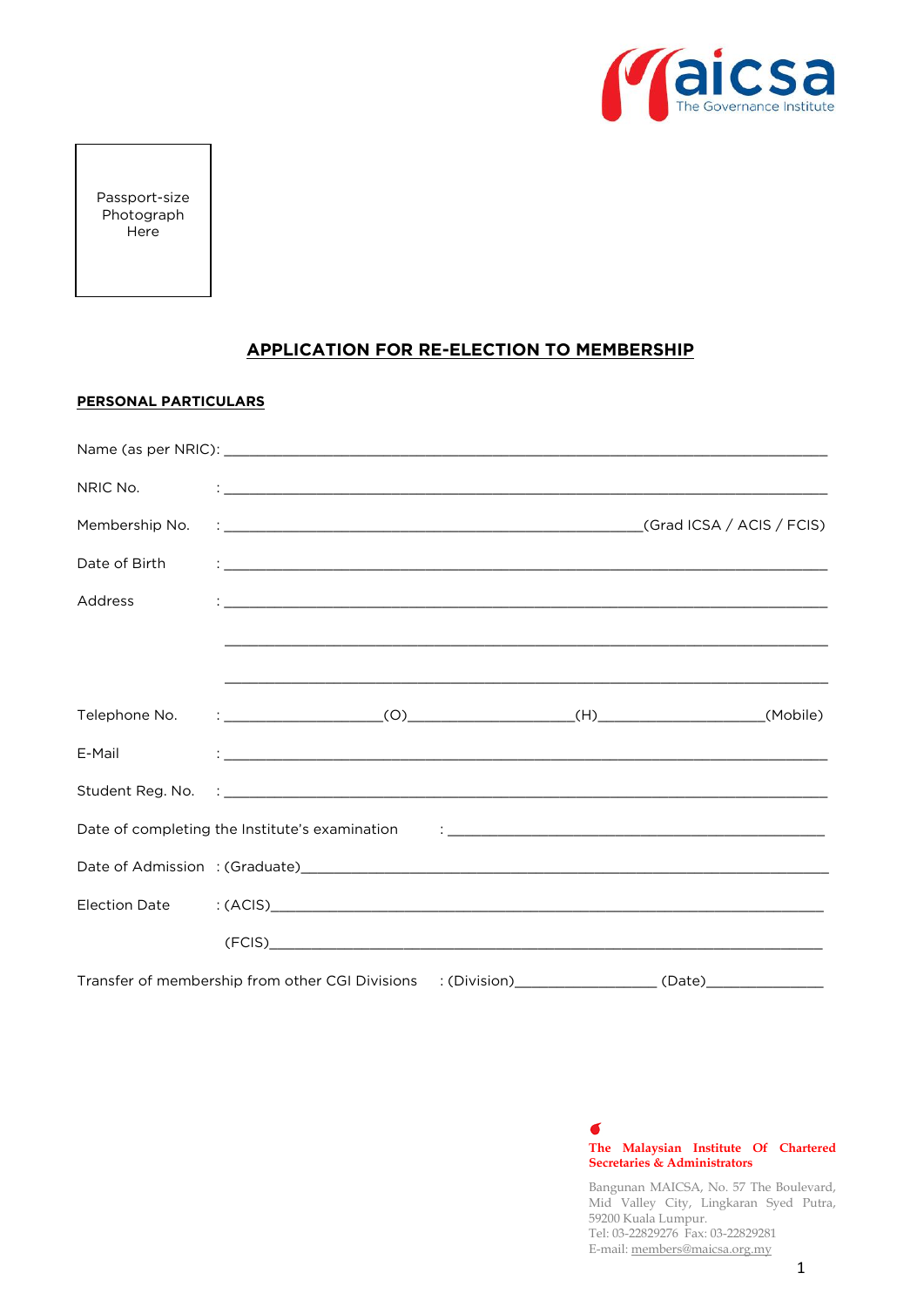#### **CURRENT EMPLOYMENT**

| Designation          | <u> 1986 - Johann John Stein, fransk politik (d. 1986)</u>                      |                                                             |
|----------------------|---------------------------------------------------------------------------------|-------------------------------------------------------------|
| Date of Commencement |                                                                                 |                                                             |
| Company              | 1. 이 사이 시간 시간 시간 시간이 있는 것이 아니라 이 사이 시간이 있는 것이 있다.                               |                                                             |
| Address              |                                                                                 | <u> 1986 - Andrea Andrews, amerikansk politik (d. 1986)</u> |
|                      |                                                                                 |                                                             |
|                      |                                                                                 |                                                             |
| Nature of business   | the contract of the contract of the contract of the contract of the contract of |                                                             |
| Office Telephone No. | The control of the control of the control of                                    |                                                             |

| <b>Name of Company</b> | <b>Designation</b> | Period |
|------------------------|--------------------|--------|
|                        |                    |        |
|                        |                    |        |
|                        |                    |        |
|                        |                    |        |

- $\Box$ I, the understanding for the understanding  $\frac{1}{2}$  as  $\frac{1}{2}$  as  $\frac{1}{2}$  as  $\frac{1}{2}$  as  $\frac{1}{2}$  as  $\frac{1}{2}$  as  $\frac{1}{2}$  as  $\frac{1}{2}$  as  $\frac{1}{2}$  as  $\frac{1}{2}$  as  $\frac{1}{2}$  as  $\frac{1}{2}$  as  $\frac{1}{2}$  and  $\frac{1}{2}$ and hereby undertake to observe and by the provisions of the  $\mathcal{L}_{\text{max}}$ rules of the Institute.
- $\Box$ I hereby declare that the information given here is to the best of my knowledge accurate in all respectively. The time of application and that I have not committed any of the offences stipulated stipulated in  $\frac{1}{2}$ bye-law 23.8.
- $\Box$ Data Notice, in compliance with the Personal Data Protection Act 2010.

Signature: \_\_\_\_\_\_\_\_\_\_\_\_\_\_\_\_\_\_\_\_\_\_\_\_\_\_\_\_\_\_\_\_\_\_\_ Date: \_\_\_\_\_\_\_\_\_\_\_\_\_\_\_\_\_\_\_\_\_\_\_\_\_\_\_\_\_\_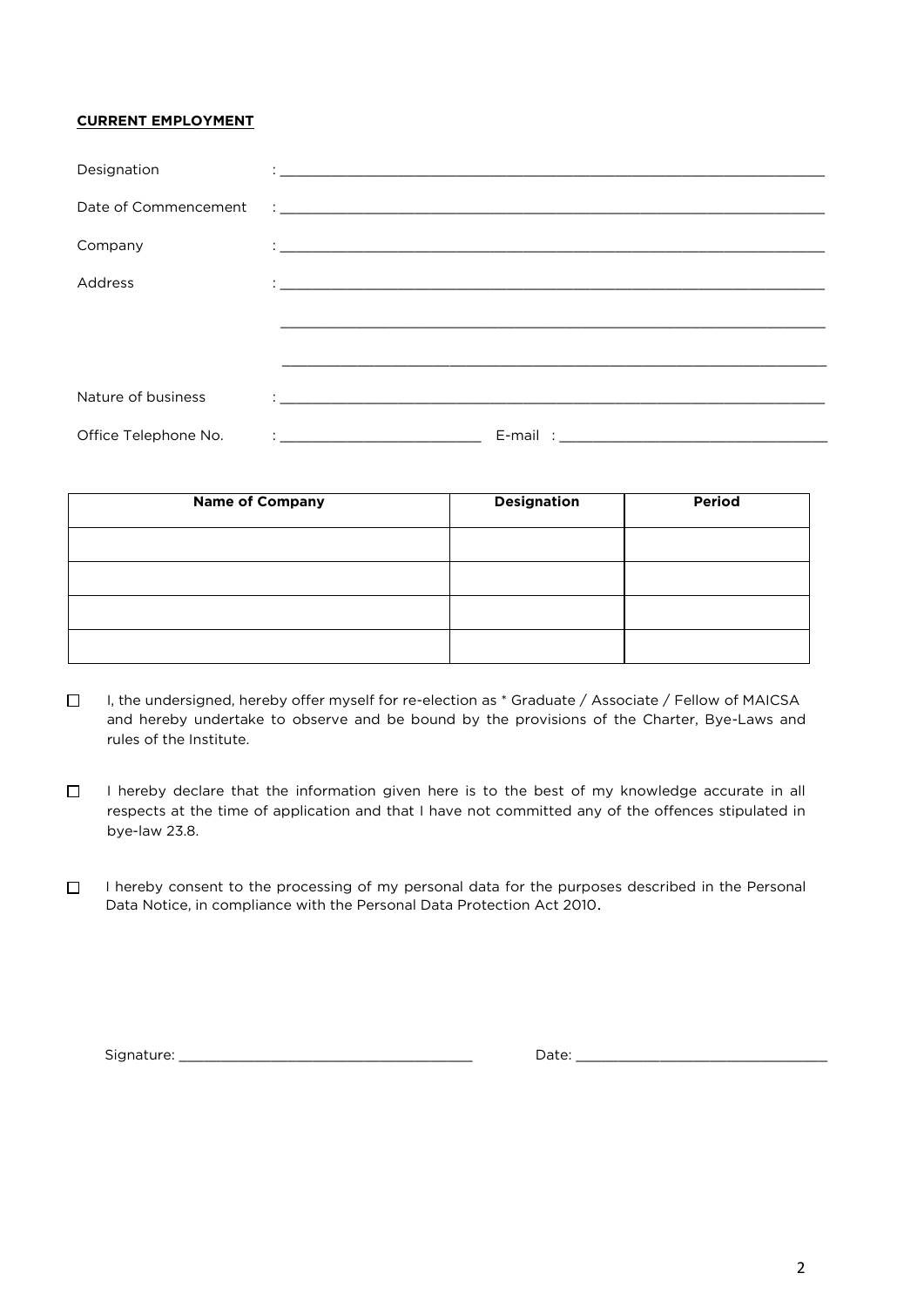## **CONTINUING PROFESSIONAL DEVELOPMENT RECORD FORM**

Name: \_\_\_\_\_\_\_\_\_\_\_\_\_\_\_\_\_\_\_\_\_\_\_\_\_\_\_\_\_\_\_\_\_\_\_\_\_\_\_\_\_ Membership No.: \_\_\_\_\_\_\_\_\_\_\_\_\_\_\_\_\_\_\_

| <b>NO</b> | <b>SEMINAR TOPIC</b> | <b>ORGANISER</b> | DATE &<br><b>TIME</b> | <b>HOURS</b> |
|-----------|----------------------|------------------|-----------------------|--------------|
|           |                      |                  |                       |              |
|           |                      |                  |                       |              |
|           |                      |                  |                       |              |
|           |                      |                  |                       |              |
|           |                      |                  |                       |              |
|           |                      |                  |                       |              |
|           |                      |                  |                       |              |
|           |                      |                  |                       |              |
|           |                      |                  |                       |              |
|           |                      |                  |                       |              |
|           |                      |                  |                       |              |

I confirm that I have attended the above-mentioned seminars which are a requirement for my application for re-election to membership / Graduateship, and attached photocopies of the application for re-election for re-election to membership, and attached photocopies of the photocopies of the  $\epsilon$ certificates of attendance and or other relevant documents. The control or other relevant documents.

Signature: \_\_\_\_\_\_\_\_\_\_\_\_\_\_\_\_\_\_\_\_\_\_\_\_\_\_\_\_\_\_\_\_\_\_\_ Date: \_\_\_\_\_\_\_\_\_\_\_\_\_\_\_\_\_\_\_\_\_\_\_\_\_\_\_\_\_\_

## **FOR OFFICE USE ONLY**

\_\_\_\_\_\_\_\_\_\_\_\_\_\_\_\_\_\_\_\_\_\_\_\_\_\_\_\_\_\_\_\_\_\_\_\_\_\_\_\_\_\_\_\_\_\_\_\_\_\_\_\_\_\_\_\_\_\_\_\_\_\_\_\_\_\_\_\_\_\_\_\_\_\_\_\_\_\_\_\_\_\_\_\_\_\_

| Removal for non-payment | <u> 1980 - Jan Samuel Barbara, martin a</u>            |
|-------------------------|--------------------------------------------------------|
| Cheque / Draft / PO No. |                                                        |
| Receipt                 | <u> 1980 - Andrea Andrew Amerikaanse kommunister (</u> |
| <b>Re-election Date</b> |                                                        |
| Remarks                 |                                                        |
|                         |                                                        |